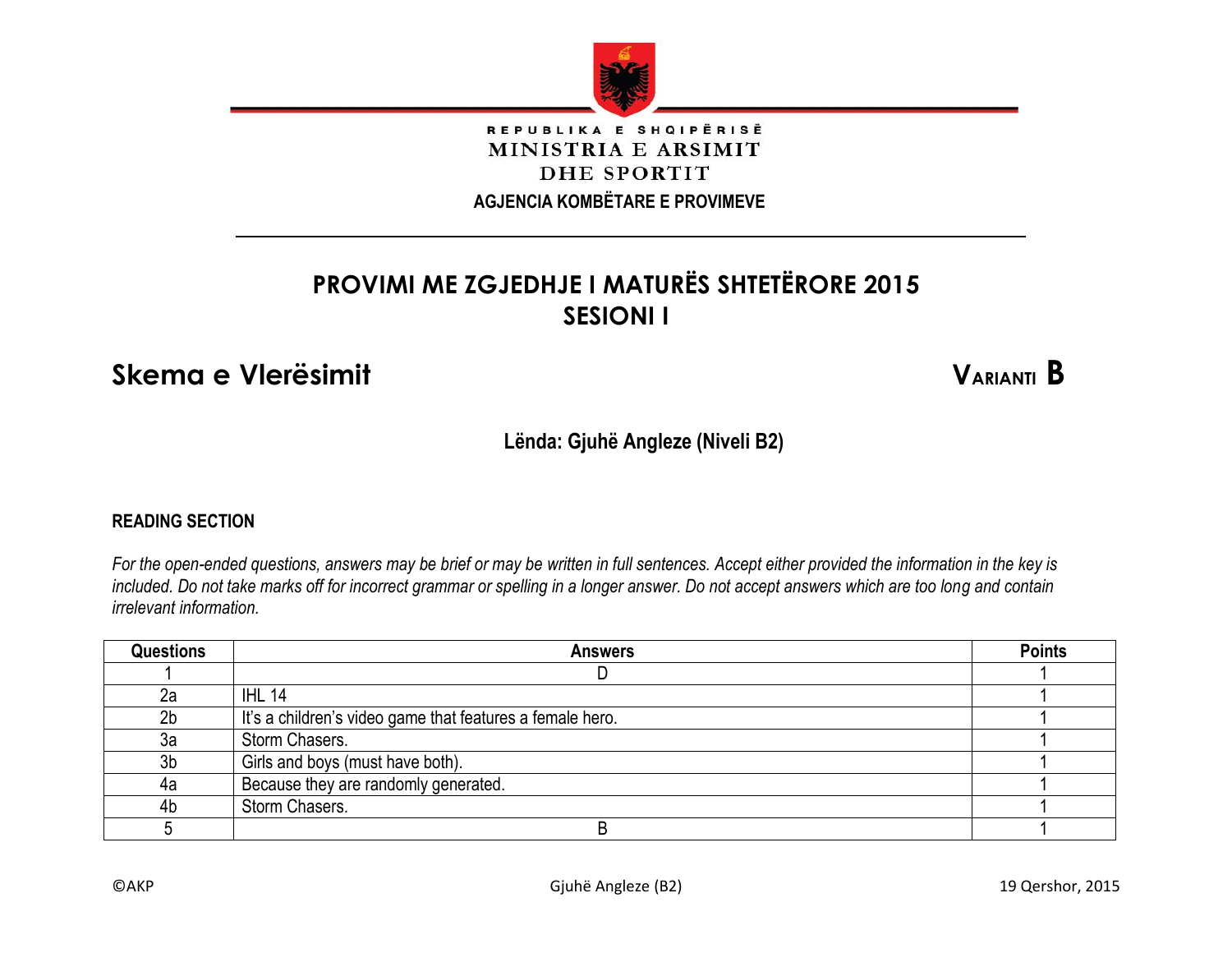| 7a | The ring finger                                                                                                          |  |
|----|--------------------------------------------------------------------------------------------------------------------------|--|
| 7b | To find out (to determine) whether the ancient artists were male or female.                                              |  |
| 8a | Men                                                                                                                      |  |
| 8b | To act as a form of magic to improve success in hunting prey.                                                            |  |
| 9a | Because they would have been just as involved in the productivity of the hunt (by transporting and cooking<br>the meat). |  |
| 9b | He thinks most (handprints) had been made by adolescent boys.                                                            |  |
| 10 |                                                                                                                          |  |

### **USE OF LANGUAGE SECTION**

| <b>Questions</b> | <b>Answers</b>           | <b>Points</b> |
|------------------|--------------------------|---------------|
| 11               | A                        |               |
| 12               | D                        |               |
| 13               | B                        |               |
| 14               | D                        |               |
| 15               | A                        |               |
| 16               | B                        |               |
| 17a              | looking forward to going |               |
| 17 <sub>b</sub>  | you had better check     |               |
| 17c              | made an impression on    |               |
| 18a              | particularly             |               |
| 18 <sub>b</sub>  | reconsider               |               |
| 18 <sub>c</sub>  | requirements             |               |
| 19a              | are                      |               |
| 19 <sub>b</sub>  | have                     |               |
| 19 <sub>c</sub>  | to                       |               |
| 19d              | while/when/as            |               |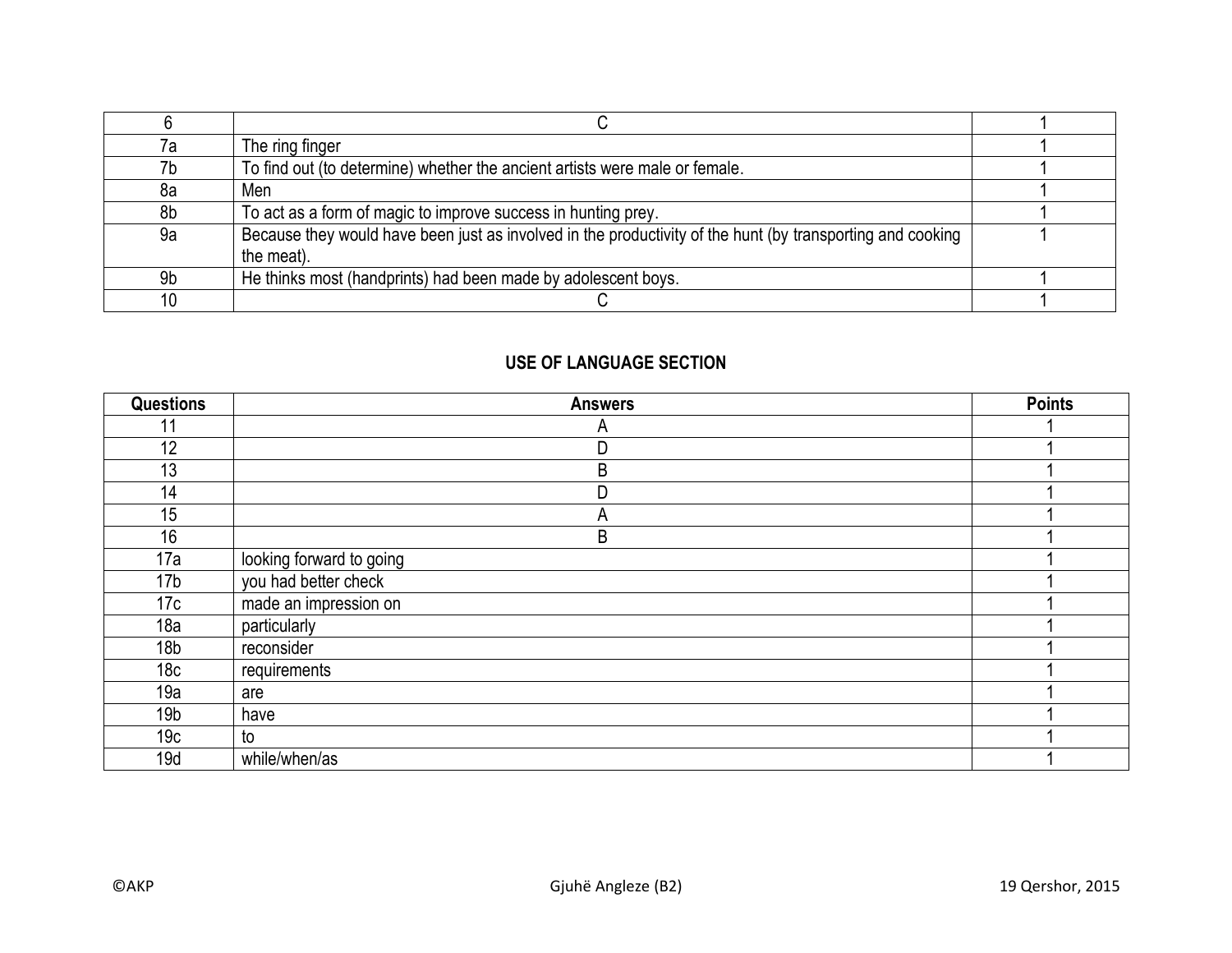#### **WRITING SECTION**

The writing section is scored out of a total of eight points. There are four criteria, each of which receives two points.

Candidates whose writing ability for a criterion is considered to be *below the minimum acceptable standard for B2 Leve*l receive **0 points** for that criterion.

Candidates whose writing ability is judged to be *at the minimum standard for B2* Level receive **1 point** for that criterion.

Candidates whose ability for a criterion is considered to be *above the minimum level for B2* receive **2 points** for that criterion.

The number of points for each criterion is added together to give a total score out of eight.

A successful studen at minimum B2 level:

- Can write an essay or report which develops an argument, giving reasons in support of or against a particular point of view and explaining the advantages and disadvantages of various options.
- Can write clear, detailed descriptions on a variety of subjects related to his/her field of interest.
- Can write a review of a film, book or play.

| <b>Points</b> | <b>Description</b>                           | <b>Topic Development</b>                                                                                                                                       | Organization                                                                                                                                                                                                      | Range                                                                                             | Accuracy                                                                                                                                             |
|---------------|----------------------------------------------|----------------------------------------------------------------------------------------------------------------------------------------------------------------|-------------------------------------------------------------------------------------------------------------------------------------------------------------------------------------------------------------------|---------------------------------------------------------------------------------------------------|------------------------------------------------------------------------------------------------------------------------------------------------------|
|               | <b>Below</b> minimum<br>B <sub>2</sub> level | Text is often irrelevant to the task<br>Text is much too short<br>The topic is not sufficiently<br>developed and little or no supporting<br>detail is provided | Ideas are inadequately organized,<br>which may cause confusion for the<br>reader<br>Only very simple connectors are<br>used, e.g. and, but<br>There is no introduction and<br>conclusion or they are not relevant | A limited range of grammar and<br>vocabulary is usually used in<br>attempting to fulfill the task | Frequent errors occur in both simple<br>and complex structures, and often<br>impede communication<br>Vocabulary is sometimes used<br>inappropriately |
|               | At minimum B2<br>level                       | Text is mostly relevant to the task<br>The topic is sufficiently developed,<br>but without much supporting detail                                              | Ideas are usually adequately<br>organized<br>Linking devices are used, often                                                                                                                                      | A sufficient range of grammar and<br>vocabulary is used in order to fulfill<br>the task           | Errors only occasionally occur in<br>basic structures, but may sometimes<br>occur in more complex structures<br>Vocabulary resources are often       |

#### **Writing Descriptors**